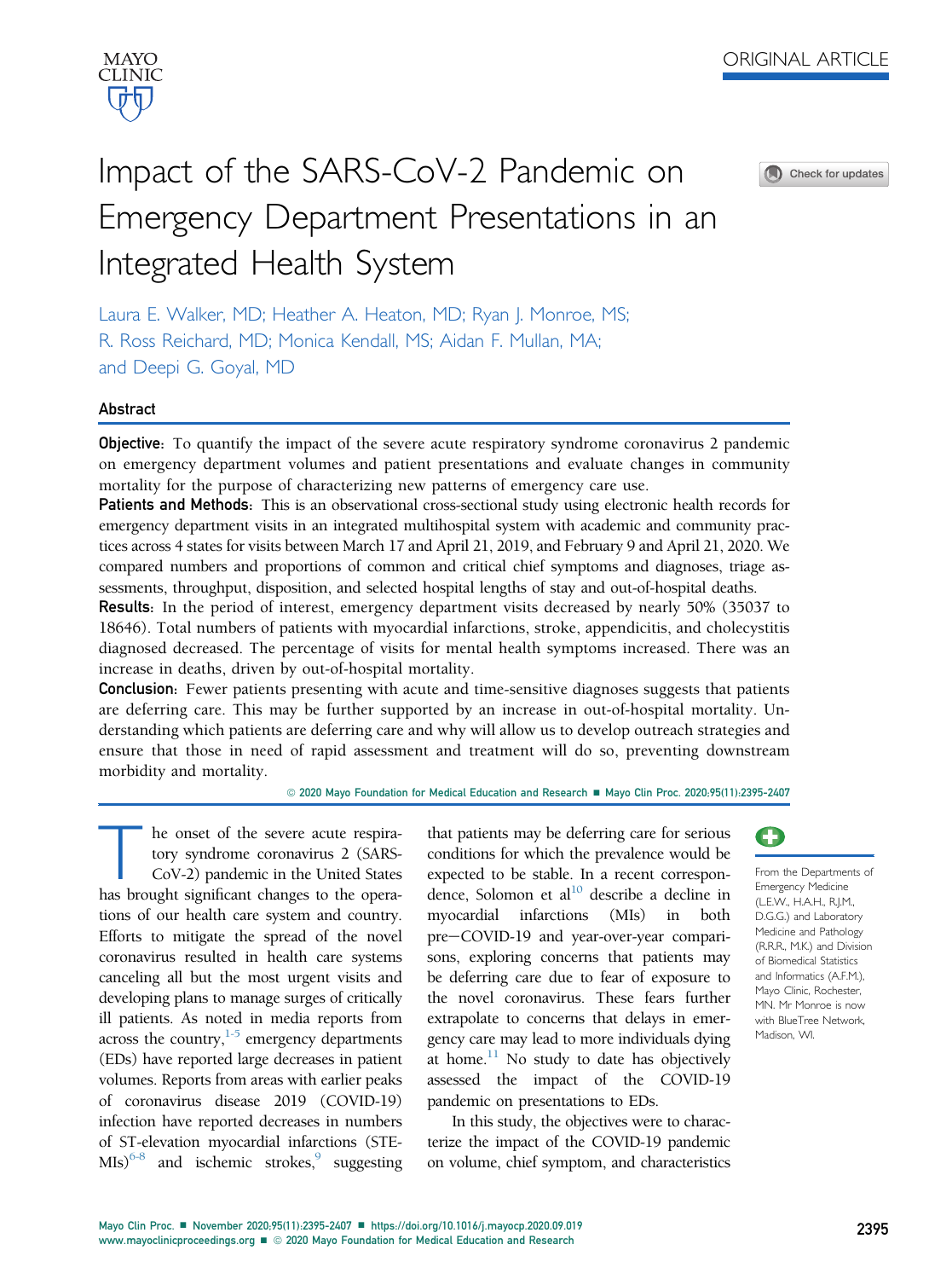of patients presenting to 21 EDs across an integrated health system in 4 states. We also assess the impact on the rates of out-of-hospital deaths in an 8-county region in Minnesota.

## PATIENTS AND METHODS

## Study Design

This study was approved by our Institutional Review Board and reporting adheres to the Strengthening the Reporting of Observational Studies in Epidemiology guideline for report-ing epidemiologic studies.<sup>[12](#page-12-5)</sup> A protocol was written before beginning the study.

## Setting

Mayo Clinic is a hospital system with 3 academic tertiary-care centers (Rochester, Minnesota [MN]; Jacksonville, Florida; and Scottsdale, Arizona) and a community health system in Minnesota and Wisconsin that includes 18 EDs and 16 hospitals ranging from critical access in rural communities to larger hubs with subspecialty care. The ED visits among sites are 1,500 to 78,000 annually and in 2019 were 359,932 across the enterprise. The Rochester, Minnesota, campus is a level I trauma center and includes a dedicated pediatric ED. All facilities use a common electronic health record (EHR; Epic Systems).

# **Participants**

All patients who presented to any Mayo Clinic ED during the study periods between March 17 and April 21, 2019 and February 9 to April 21, 2020 were included, with the following predefined exceptions: urgent care visits and nurse only visits. A total of 91,353 patient visits were included.

## Variables

We defined March 17 to April 21, 2020, as the time after the broad institution of distancing measures in response to the COVID-19 pandemic and term this the COVID period. To account for seasonal variation seen in emergency medicine, we compared this with both the 4 weeks before the COVID period (February 9 to March 16, 2020) and the same period in 2019 (March 17 to April 21). We termed these baseline comparators the peri-COVID and pre-COVID periods, respectively, and the aggregate is termed the baseline period. Investigators extracted patient demographic characteristics, chief symptom, diagnosis, disposition, and relevant time stamps to determine ED length of stay (LOS) and hospital LOS when appropriate.

To assess patient acuity, we considered each patient's emergency severity index (ESI). The ESI is a front-end triage algorithm to categorize ED patients by illness acuity and resource needs (nursing care, medications, and therapeutic interventions). Level 1 is most urgent and level 5 is the least urgent. $13$ 

For evaluation of delayed and/or presentations, we selected diagnoses that would be expected to have stable rates among a population (MI, stroke, cholecystitis, and appendicitis). We identified surrogate markers that may indicate complicated courses, including hospital LOS for patients with appendicitis and cholecystectomy, rates of inpatient and observation hospitalization, and mortality. In the 8-county area serviced by the medical examiner (ME) affiliated with the Rochester, Minnesota, campus, we evaluated rates of in-hospital and out-ofhospital mortality that were referred to the ME. [Figure 1](#page-2-0) includes the complete listing of all variables analyzed.

## Data Sources/Measurement

Discrete fields in the EHR were queried to obtain the data for individual visits. Community mortality data were acquired from ME records.

# Bias

Only information available in the EHR and from the ME was included in this analysis. Academic and community centers were studied independently and in combination to account for variable populations. These data are representative of the range of care and communities served by our institution and may not be generalizable for all health care systems. The ME data are representative of only a subset of our communities and may not be generalizable to the entire health system that was evaluated for ED visits.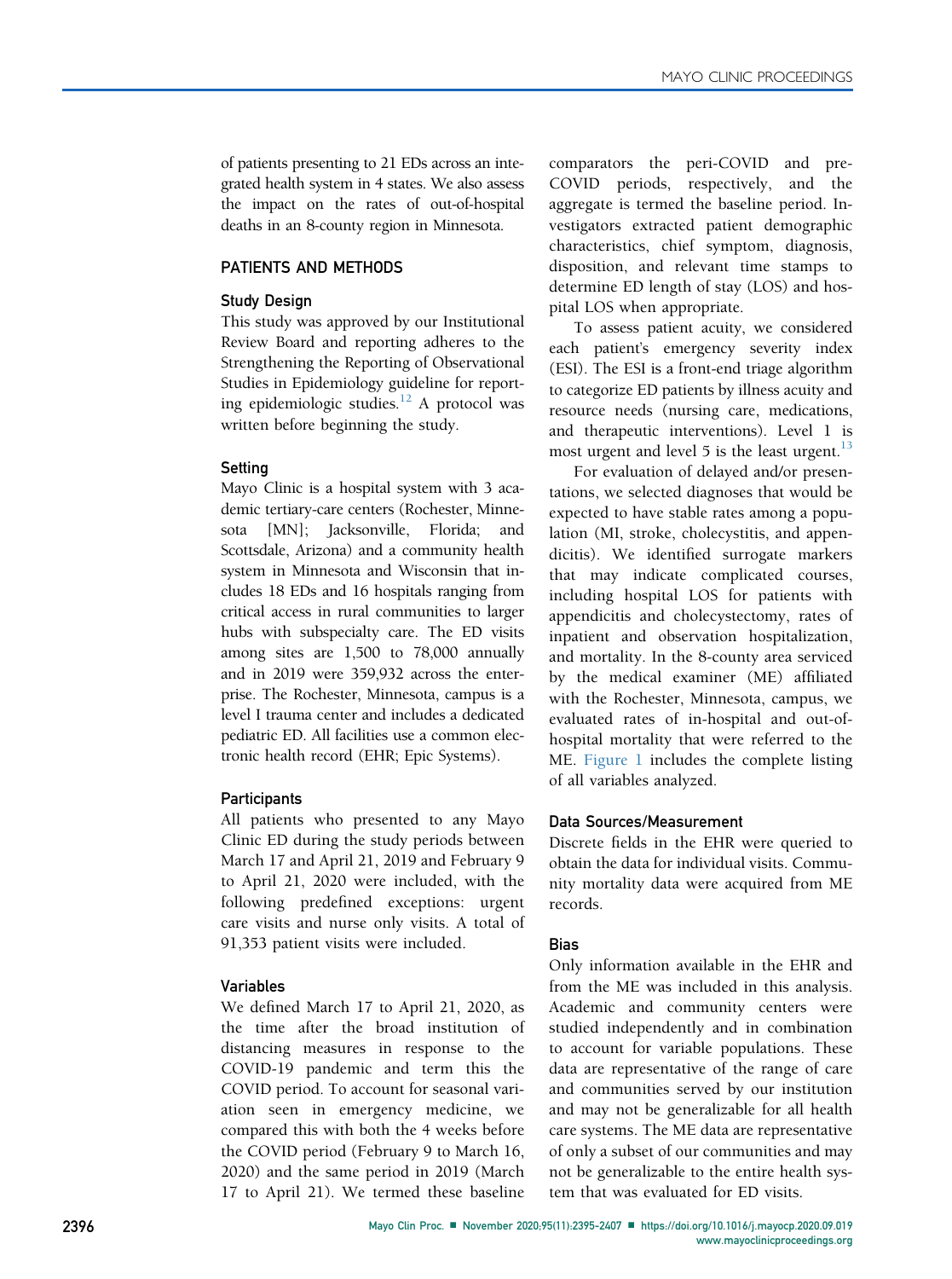## Study Size

Our analysis for the peri-COVID and COVID period in early 2020 included 56,325 ED visits among all sites. For the pre-COVID to COVID comparison, 53,683 patient visits were analyzed. All patient visits in these periods were eligible for inclusion.

## Quantitative Variables

Variables from the EHR included patient age, sex, race, preferred language, chief symptom, patient originating site (eg, clinic and other health care facility), ESI, ED LOS, hospital LOS for patients with appendicitis and cholecystitis, trauma activation level, final diagnosis, diagnosis class, and disposition. Natural and unnatural death, in-hospital deaths, out-ofhospital mortality, and ME scene deaths in the southeast Minnesota region were evaluated.

## Statistical Methods

For hospital data, continuous features are summarized as median and interquartile range. Categorical features are summarized as frequency count and percentage. Chisquared and Fisher exact tests were used to compare ED visits between periods. Comparisons of continuous features between periods were performed using Wilcoxon rank sum tests. All tests were 2 sided.

Data regarding community mortality include cause of death summarized as count and percentage. Chi-squared and Fisher exact tests were applied to compare deaths between periods. All tests were 2 sided. All P values were adjusted using the false discovery rate correction to prevent type I error. Adjusted P<.05 was considered significant, corresponding to an unadjusted  $P = 0.0244$ . Statistical analyses were performed using R (R Foundation for Statistical Computing, Vienna, Austria), version 3.6.2.

## RESULTS

## **Participants**

The ED visits were divided into 2 main groups: visits to Mayo Clinic academic hospitals in Minnesota, Arizona, and Florida and visits to Mayo Clinic Health System community hospitals in Minnesota and

## <span id="page-2-0"></span>• Patient demographics

- Age
- O Sex/gender O Race
- O Preferred language
- O Patient origination site (eg, home, nursing facility)

#### Care episode characteristics •

- Chief symptom
- O Discharge diagnosis
	- Grouped *International Classification of Diseases, Tenth Revision* classes
	- NSTEMI, STEMI, stroke, appendicitis, cholecystitis, suicide, overdose
- O Emergency severity index
- O Emergency department length of stay
- Disposition destination (eg, home, nursing facility)
- O Trauma activation rates

#### **•** Surrogates for medical complexity or delayed care

- Admission and hospitalization status (observation/inpatient)
- LOS for appendectomy and cholecystectomy patients admitted through the emergency department

#### Community mortality characteristics •

- O In-hospital mortality
- O Out-of-hospital mortality
- Unnatural deaths
- Natural deaths
- Medical examiner scene cases

FIGURE 1. Variables for analysis of impact of severe acute respiratory syndrome coronavirus 2 (SARS-CoV-2) pandemic on emergency department visits, March 17, 2019, to April 21, 2019, and February 9, 2020, to April 21, 2020. LOS = length of stay; NSTEMI = non-ST-elevation myocardial infarction;  $STEMI = ST-elevation$  myocardial infarction.

Wisconsin. There were 91,353 visits to EDs captured between March 17 and April 21 in 2019 and February 9 through April 21 in 2020. Of these visits, 52,254 (57.2%) were to community hospitals and 56,316 (61.6%) occurred during 2020.

## Descriptive Data

Of 91,353 patient visits,  $85\%$  (n=77,653) were adult and  $15\%$  (n=13,718) were pediatric. Most patients were white (86%; 78,585 of 91,353), with English as the preferred language (96%; 87,704 of 91,353), and 53.6% (48,978 of 91.353) of patients were female. A detailed breakdown of demographic information can be found in Supplemental Table 1 (available online at <http://www.mayoclinicproceedings.org>).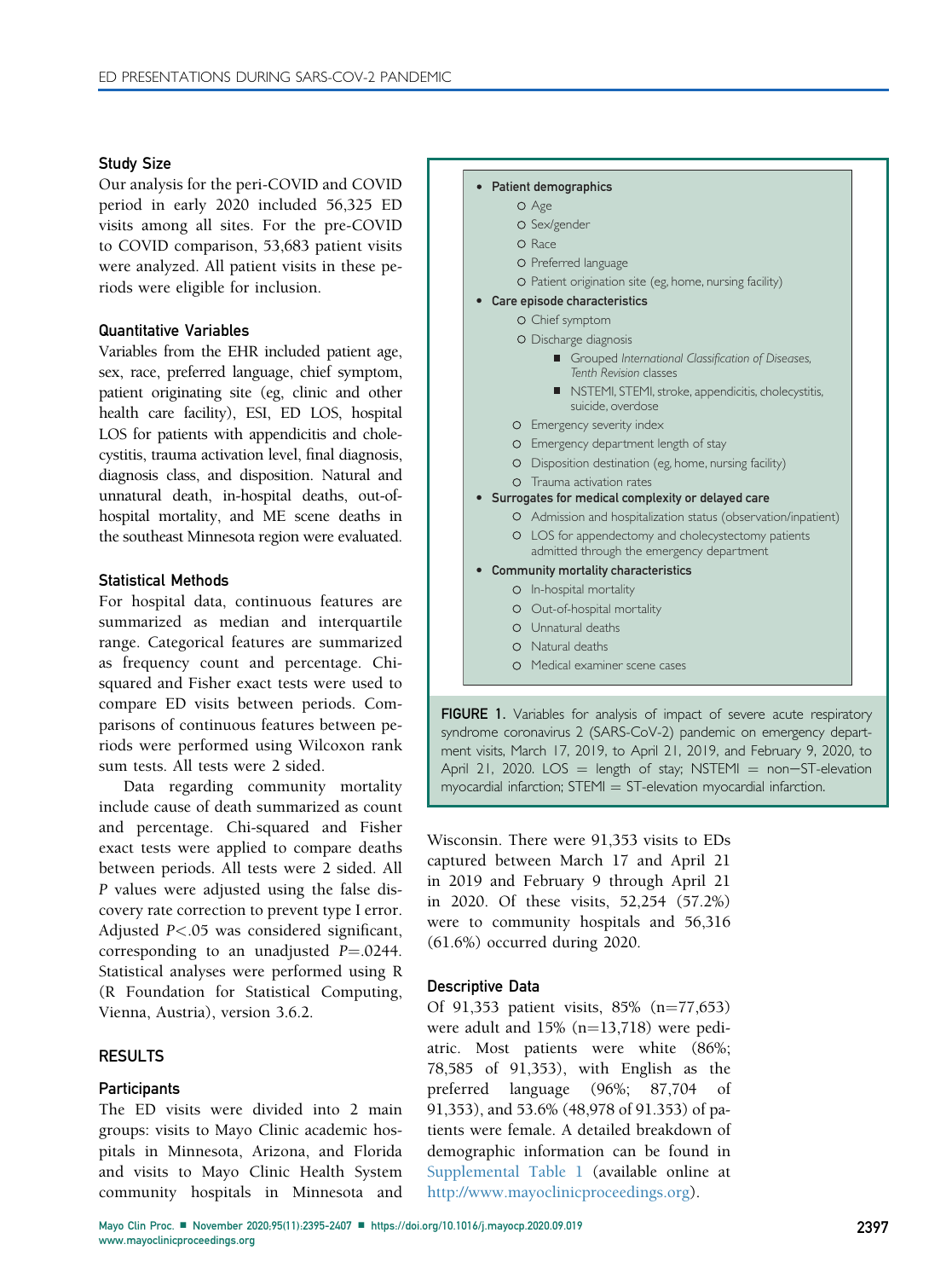## Main Results

[Table 1](#page-4-0) includes findings based on symptom and diagnosis. Compared with both the preceding 4 weeks  $(n=37,670)$ , and the prior year  $(n=35,037)$ , ED visits decreased 49% and  $53.2\%$  (n=18,646), respectively. The proportion of pediatric visits declined to 11.3% (2,104 of 18,646) of all visits, from 16.5% (n=6,205 of 37,670) 4 weeks prior and  $15.4\%$  (n=5,409 of 35,037) the prior year. There was a small decline in the proportion of women compared with men in both comparisons with baseline. There were small but statistically significant changes in the races of patients presenting, as well as minimal changes to the preferred languages of patients. There were fewer patients of all ethnicities who presented to academic and community settings (P<.001), with the exception of individuals of African origin, who did not experience a change in patient presentations to community hospitals  $(P=0.52)$  when comparing pre-COVID with during COVID. There were decreases visits for patients in all language groups (P<.001), with the exception of Somali  $(P=0.13)$  when comparing pre-COVID with COVID times in community hospitals, and Arabic  $(P=0.13)$  in community sites during both pre- and per-COVID compared with during COVID.

There was a decline in the absolute number of all chief symptoms with the exception of gunshot wounds. The proportion of patients with a chief symptom of shortness of breath and chest pain increased during the COVID period (9.2% [1,707 of 18,646] and 7.1% [1,315 of 18,646]) from among all sites compared with peri-COVID (6.3% [2,390 of 37,670]; P<.001; 5.7% [2,155 of 37,670]; P<.001) and pre-COVID (5.9% [2,081 of 35,037]; P<.001; 6.6% [2,306 of 35,037];  $P = .04$ ) and were the only chief symptoms to have this consistency.

There was an absolute decrease in the number of presentations for diagnoses that were expected to remain static. For the community cohort, there was no change in the proportion of patients with all diagnoses excepting non-STEMI (NSTEMI), which decreased compared with pre-COVID levels  $(P=.025)$  and the peri-COVID period (P¼.007) despite the 50% (35,037 and 37,637 to 18,646) decrease in patient volumes. Overall, there were fewer patients with a diagnosis of NSTEMI (peri-COVID:  $P = .047$ ; pre-COVID:  $P = .11$ ) and STEMI (peri-COVID:  $P = .016$ ; pre-COVID:  $P = .85$ ) compared with baseline periods. No difference was detected in the number or percentage of patients with a diagnosis of overdose [\(Figure 2](#page-8-0)).

When diagnoses were divided into classes based on organ systems, there were increases in the percentages of patients with digestive, genitourinary, and mental health diagnoses. Respiratory system diagnoses were variable, with a significantly increased percentage compared with pre-COVID (9.2% [3,232 of 35,037] to 11.9% [1,707 of 18,646]; P<.001) driven by presentations to academic hospitals, and a small decrease compared with peri-COVID (14.2% [5,336 of 37,670] to 11.9% [1,707 of 18,646]; P<.001) due to a decrease in presentations to the community.

More patients during the COVID period (93.7%; 14,740 of 18,646) presented from a nonmedical setting (91.3% [31,996 of 35,037]; P<.001; 92% [34,657 of 37,670]; P<.001) and fewer were referred from clinics (4.5% [1,561 of 35,037] pre-COVID; P<.001; 4.1% [1,548 of 37,670] peri-COVID; P<.001). There was a small decrease in patients who were transferred to the academic centers from outside medical facilities, 1.9% (150 of 7779) during COVID, 2.9% (462 of 16,181) pre-COVID ( $P = < .001$ ), and 1.1% (374 of 15139) peri-COVID (P<.001).

[Table 2](#page-9-0) shows markers for patient acuity. A small but overall increase in ESI 1  $(+0.1\%; P=.02$  compared with pre-COVID) and 3  $(+1.2\%; P=.002$  and  $+1.7\%$ , P<.001 versus pre- and peri-COVID) and decrease in ESI 4  $(-1.2\%;$  P=0002 vs pre-COVID, -1.9%; P<.001 vs peri-COVID) was detected. The increased proportion of ESI 1 and 3 suggests an increase in acuity. The ED LOS decreased during March 17 to April 21, 2020, in both baselines in both academic and community sites. The admission rate increased in the COVID period (15%; 2,789 of 18,646) compared with both baselines (14.2% [4,974 of 35,037] pre-COVID;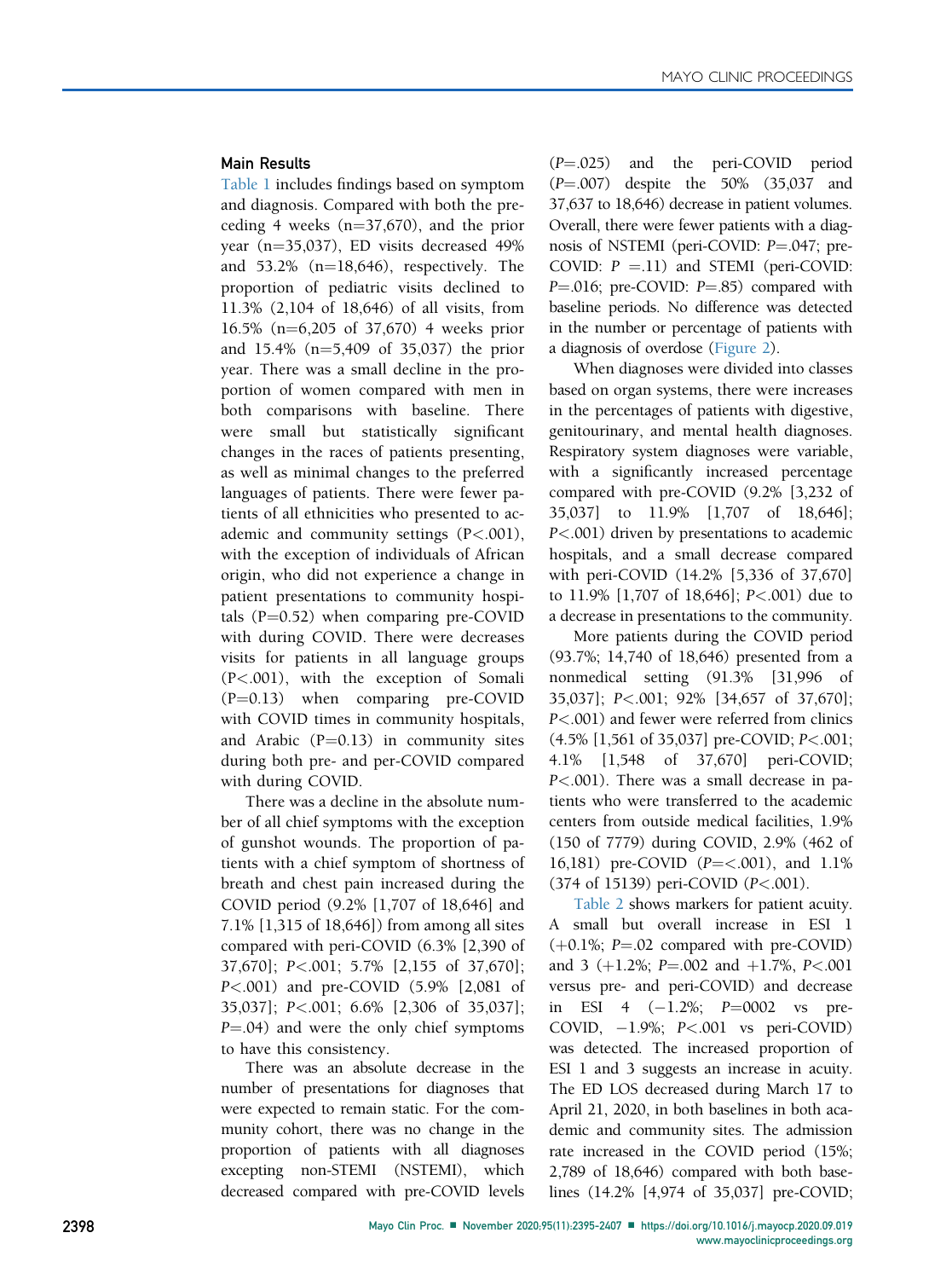| ו<br>ו<br>ı                        |
|------------------------------------|
| ı<br>j<br>Į<br>Í<br>ı<br>1<br>1    |
| j                                  |
| 5                                  |
| こうこう りりこうりょう りり・イ<br>$\frac{1}{2}$ |
|                                    |
| ī                                  |
|                                    |
| Ï                                  |
| $\frac{1}{2}$<br>ı                 |
| <br> <br> <br>                     |
| j                                  |

<span id="page-4-0"></span>

|                                            |                                |                               |                        |                                | Peri-COVID (2/9-3/16/20) vs COVID Period (3/17-4/21/20) |                      |                                |                                 |                    |
|--------------------------------------------|--------------------------------|-------------------------------|------------------------|--------------------------------|---------------------------------------------------------|----------------------|--------------------------------|---------------------------------|--------------------|
|                                            |                                | Academic Hospitals            |                        |                                | <b>Community Hospitals</b>                              |                      |                                | Overall                         |                    |
|                                            | 2/9/20-3/16/20<br>$(N=16,181)$ | 3/17/20-4/21/20<br>$(N=7779)$ | P                      | 2/9/20-3/16/20<br>$(N=21,489)$ | 3/17/20-4/21/20<br>$(N=10,867)$                         | P                    | 2/9/20-3/16/20<br>$(N=37,670)$ | 3/17/20-4/21/20<br>$(N=18,646)$ | P                  |
| Chief symptoms, no. (%)                    |                                |                               |                        |                                |                                                         |                      |                                |                                 |                    |
| Abdominal pain                             | 1627(10.1)                     | 806 (10.4)                    | .60                    | 1739(8.1)                      | 914(8.4)                                                | .50                  | 3366 (8.9)                     | 1720(9.2)                       | .38                |
| Back pain                                  | 365(2.3)                       | 163(2.1)                      | .60                    | 514(2.4)                       | 267(2.5)                                                | .84                  | 879 (2.3)                      | 430(2.3)                        | .92                |
| Chest pain                                 | 999 (6.2)                      | 553 $(7.1)$                   | $.016^{b}$             | 1156(5.4)                      | 762 (7.0)                                               | < 001 <sup>b</sup>   | 2155(5.7)                      | 1315(7.1)                       | < 0.001            |
| Other pain                                 | 1579 (9.8)                     | 643(8.3)                      | < 0.01 <sup>b</sup>    | 2008(9.3)                      | 1099(10.1)                                              | .059                 | 3587 (9.5)                     | 1742(9.3)                       | .62                |
| Cough                                      | 794 (4.9)                      | 564(7.3)                      | $< 0.001$ <sup>b</sup> | 1527(7.1)                      | 637(5.9)                                                | .001 <sup>b</sup>    | 2321(6.2)                      | 1201(6.4)                       | .30                |
| Diarrhea                                   | 148(0.9)                       | 70 (0.9)                      | .99                    | 200(0.9)                       | 91(0.8)                                                 | .59                  | 348 (0.9)                      | 161(0.9)                        | .62                |
| Earache or infection                       | 101(0.6)                       | 48 (0.6)                      | > .99                  | 363(1.7)                       | 126(1.2)                                                | .002 <sup>b</sup>    | 464(1.2)                       | 174(0.9)                        | .003 <sup>b</sup>  |
| Fever                                      | 846 (5.2)                      | 506 (6.5)                     | < 0.01 <sup>b</sup>    | 1193(5.6)                      | 348 (3.2)                                               | < 0.001 <sup>b</sup> | 2039 (5.4)                     | 854 (4.6)                       | .001 <sup>b</sup>  |
| Gunshot wound                              | 0(0)                           | 2(0.0)                        | .30                    | 3(0.0)                         | (0.0)                                                   | > .99                | 3(0.0)                         | 3(0.0)                          | .77                |
| Head injury or headache                    | 474 (2.9)                      | 181(2.3)                      | .019 <sup>b</sup>      | 581 (2.7)                      | 271(2.5)                                                | .40                  | 1055(2.8)                      | 452 (2.4)                       | .023 <sup>b</sup>  |
| Laceration                                 | 159(1.0)                       | 99(1.3)                       | .092                   | 350(1.6)                       | 264(2.4)                                                | < 0.01 <sup>b</sup>  | 509(1.4)                       | 363(1.9)                        | 100.               |
| Motor vehicle crash                        | 108(0.7)                       | 45(0.6)                       | .60                    | 165(0.8)                       | 55 (0.5)                                                | $.019^{b}$           | 273(0.7)                       | 100(0.5)                        | .024 <sup>b</sup>  |
| Shortness of breath                        | 1038(6.4)                      | 766 (9.8)                     | < 0.01 <sup>b</sup>    | 1352 (6.3)                     | 941 (8.7)                                               | < 0.01 <sup>b</sup>  | 2390 (6.3)                     | 1707 (9.2)                      | < 001 <sup>b</sup> |
| Skin rash                                  | 99 (0.6)                       | 33(0.4)                       | .14                    | 192(9)                         | 81(.7)                                                  | .29                  | 291(0.8)                       | 114(0.6)                        | .077               |
| Throat symptoms                            | 151(0.9)                       | 92(1.2)                       | .14                    | 442 $(2.1)$                    | 197(1.8)                                                | .24                  | 593 $(1.6)$                    | 289(1.5)                        | .92                |
| Vomiting                                   | 406(2.5)                       | 153(2.0)                      | .024 <sup>b</sup>      | 700(3.3)                       | 229(2.1)                                                | .001 <sup>b</sup>    | 1106(2.9)                      | 382 (2.0)                       | .002 <sup>b</sup>  |
| Other                                      | 7287 (45.0)                    | 3055 (39.3)                   | < 0.01 <sup>b</sup>    | 9004 (41.9)                    | 4584 (42.2)                                             | .75                  | $16,291$ (43.2)                | 7639 (41.0)                     | < 001 <sup>b</sup> |
| Specific diagnosis, no. (%)                |                                |                               |                        |                                |                                                         |                      |                                |                                 |                    |
| Appendicitis                               | 54(0.3)                        | 23(0.3)                       | .81                    | 65(0.3)                        | 50(0.5)                                                 | .064                 | 119(0.3)                       | 73(0.4)                         | .26                |
| Cholecystitis                              | 47(0.3)                        | 28(0.4)                       | .59                    | 51(0.2)                        | 24(0.2)                                                 | .92                  | 98 (0.3)                       | 52(0.3)                         | .92                |
| <b>NSTEMI</b>                              | 80 (0.5)                       | 38(0.5)                       | > .99                  | 92 (0.4)                       | 25(0.2)                                                 | $.018^{b}$           | 172(0.5)                       | 63(0.3)                         | .090               |
| <b>STEMI</b>                               | 41(0.3)                        | 10(0.1)                       | .12                    | 37(0.2)                        | 21(0.2)                                                 | .85                  | 78 (0.2)                       | 21(0.1)                         | .035 <sup>b</sup>  |
| Stroke                                     | 183 (1.1)                      | 71(0.9)                       | .22                    | 126(0.6)                       | 63(0.6)                                                 | > .99                | 209(0.6)                       | 134(0.7)                        | .047 <sup>b</sup>  |
| Suicide                                    | 25(0.2)                        | 14(0.2)                       | .85                    | 39(0.2)                        | 22(0.2)                                                 | .85                  | 64(0.2)                        | 36(0.2)                         | .73                |
| Overdose                                   | (0.0)                          | (0.0)                         | > .99                  | 4(0.0)                         | 4(0.0)                                                  | .65                  | 5(0.0)                         | 5(0.0)                          | .58                |
| General diagnosis class by system, no. (%) |                                |                               |                        |                                |                                                         |                      |                                |                                 |                    |
| Blood                                      | 136(0.8)                       | 61(0.8)                       | .81                    | 80 (0.4)                       | 25(0.2)                                                 | .085                 | 216(0.6)                       | 86 (0.5)                        | .16                |
| Circulatory system                         | 727(4.5)                       | 386 (5.0)                     | .18                    | 599 (2.8)                      | 368(3.4)                                                | .008 <sup>b</sup>    | 1326(3.5)                      | 754 (4.0)                       | .006 <sup>b</sup>  |
| Digestive system                           | 988 (6.1)                      | 622(8.0)                      | < 001 <sup>b</sup>     | 1095(5.1)                      | 771(7.1)                                                | < 0.001 <sup>b</sup> | 2083 (5.5)                     | 1393(7.5)                       | < 001 <sup>b</sup> |
| Eyes or ears                               | 280(1.7)                       | 90(1.2)                       | .002 <sup>b</sup>      | 567(2.6)                       | 210(1.9)                                                | .001 <sup>b</sup>    | 847(2.2)                       | 300(1.6)                        | .001 <sup>b</sup>  |
| Nervous system                             | 236(1.5)                       | 91(1.2)                       | .14                    | 339 (1.6)                      | 140(1.3)                                                | .090                 | 575(1.5)                       | 231(1.2)                        | $.019^{b}$         |
| Respiratory system                         | 1649(10.2)                     | 902(11.6)                     | .003 <sup>b</sup>      | 3687 (17.2)                    | 1315(12.1)                                              | < 0.001              | 5336 (14.2)                    | 2217(11.9)                      | < 001 <sup>b</sup> |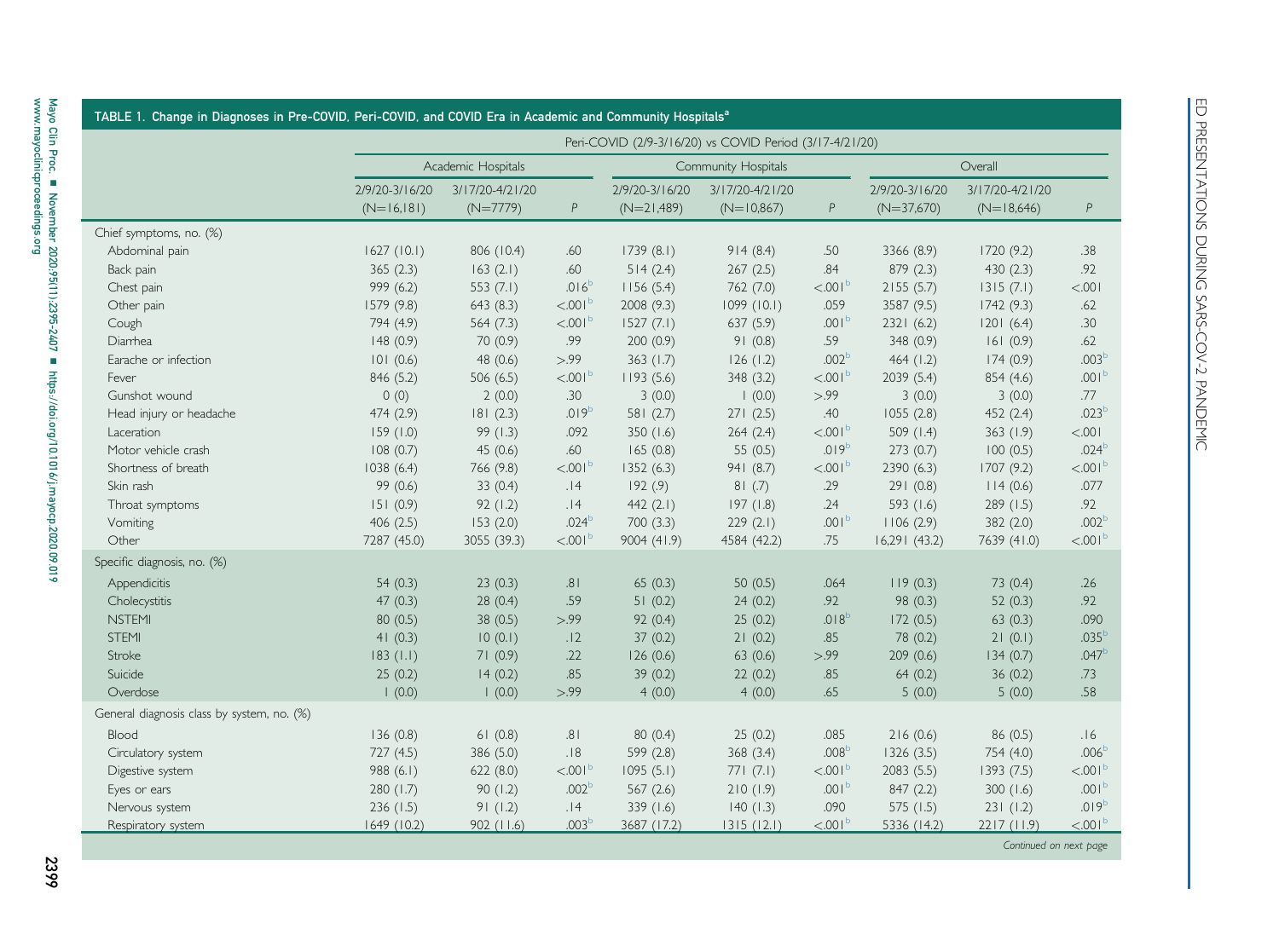2400

|                                                       |                                |                               |                        |                                | Peri-COVID (2/9-3/16/20) vs COVID Period (3/17-4/21/20) |                     |                                |                                 |                     |
|-------------------------------------------------------|--------------------------------|-------------------------------|------------------------|--------------------------------|---------------------------------------------------------|---------------------|--------------------------------|---------------------------------|---------------------|
|                                                       |                                | Academic Hospitals            |                        |                                | Community Hospitals                                     |                     |                                | Overall                         |                     |
|                                                       | 2/9/20-3/16/20<br>$(N=16,181)$ | 3/17/20-4/21/20<br>$(N=7779)$ | P                      | 2/9/20-3/16/20<br>$(N=21,489)$ | 3/17/20-4/21/20<br>$(N=10,867)$                         | P                   | 2/9/20-3/16/20<br>$(N=37,670)$ | 3/17/20-4/21/20<br>$(N=18,646)$ | P                   |
| General diagnosis class by system, no. (%), continued |                                |                               |                        |                                |                                                         |                     |                                |                                 |                     |
| Endocrine, nutritional, or metabolic disease          | 336(2.1)                       | 178(2.3)                      | .44                    | 348(1.6)                       | 205(1.9)                                                | .15                 | 685(1.8)                       | 383(2.1)                        | $  \cdot  $         |
| Factors influencing health status                     | 379 (2.3)                      | 189(2.4)                      | .81                    | 636 (3.0)                      | 266(2.4)                                                | .021 <sup>b</sup>   | 1016(2.7)                      | 457(2.5)                        | .15                 |
| Genitourinary                                         | 676(4.2)                       | 456 (5.9)                     | $< 0.001$ <sup>b</sup> | 810(3.8)                       | 550 $(5.1)$                                             | < 0.01 <sup>b</sup> | 1486(3.9)                      | 1006(5.4)                       | < 0.01 <sup>b</sup> |
| Infectious and parasitic disease                      | 341(2.1)                       | 227(2.9)                      | $< 0.001$ <sup>b</sup> | 716(3.3)                       | 315(2.9)                                                | .078                | 1057(2.8)                      | 542 (2.9)                       | .62                 |
| Injury, poisoning, or external cause                  | 1924 (11.9)                    | 900(11.6)                     | .60                    | 2788 (13.0)                    | 1793 (16.5)                                             | < 001 <sup>b</sup>  | 4749 (12.6)                    | 2722 (14.6)                     | < 001 <sup>b</sup>  |
| Mental, behavioral, and neurodevelopmental            | 429(2.7)                       | 266 (3.4)                     | .003 <sup>b</sup>      | 670(3.1)                       | 486 (4.5)                                               | < 001 <sup>b</sup>  | 1104(2.9)                      | 752 (4.0)                       | < 001 <sup>b</sup>  |
| Musculoskeletal system                                | 1093(6.8)                      | 440 (5.7)                     | .003 <sup>b</sup>      | 1344(6.3)                      | 735 (6.8)                                               | .14                 | 2437(6.5)                      | 1175(6.3)                       | .60                 |
| Neoplasms                                             | 39(0.2)                        | 14(0.2)                       | .59                    | 16(0.1)                        | 5(0.0)                                                  | .60                 | 55 $(0.1)$                     | 19(0.1)                         | .32                 |
| Pregnancy or childbirth                               | 27(0.2)                        | 17(0.2)                       | .60                    | 95 (0.4)                       | 61(0.6)                                                 | .26                 | 122(0.3)                       | 78 (0.4)                        | .15                 |
| Skin and subcutaneous tissue                          | 416(2.6)                       | 150(1.9)                      | .008 <sup>b</sup>      | 468 (2.2)                      | 288(2.7)                                                | .021 <sup>b</sup>   | 884 (2.3)                      | 438 (2.3)                       | > 99                |
| Abnormal findings, not classified elsewhere           | 5748 (35.5)                    | 2533 (32.6)                   | < 0.01 <sup>b</sup>    | 6588 (30.7)                    | 3058 (28.1)                                             | < 0.01 <sup>b</sup> | 12,356 (32.8)                  | 5596 (30.0)                     | < 001 <sup>b</sup>  |
| None                                                  | 318(2.0)                       | 38 (0.5)                      | < 0.01 <sup>b</sup>    | 222(1.0)                       | 27(0.2)                                                 | .001 <sup>b</sup>   | 540 $(1.4)$                    | 65(0.3)                         | < 0.001             |
|                                                       |                                |                               |                        |                                | Pre-COVID (3/17-4/21/19) vs COVID Period (3/17-4/21/20) |                     |                                |                                 |                     |
|                                                       |                                | Academic Hospitals            |                        |                                | <b>Community Hospitals</b>                              |                     |                                | Overall                         |                     |
|                                                       | 2019 (N=15,139) 2020 (N=7779)  |                               | P                      |                                | 2019 (N=19,898) 2020 (N=10,867)                         | P                   |                                | 2019 (N=35,037) 2020 (N=18,646) | P                   |
| Chief symptom, no. (%)                                |                                |                               |                        |                                |                                                         |                     |                                |                                 |                     |
| Abdominal pain                                        | 1704(11.3)                     | 806 (10.4)                    | .077                   | 1834(9.2)                      | 914(8.4)                                                | .039 <sup>b</sup>   | 3538 (10.1)                    | 1720 (9.2)                      | .003 <sup>b</sup>   |
| Back pain                                             | 431(2.8)                       | 163(2.1)                      | .001 <sup>b</sup>      | 550(2.8)                       | 267(2.5)                                                | .19                 | 981(2.8)                       | 430(2.3)                        | .002 <sup>b</sup>   |
| Chest pain                                            | 1019(6.7)                      | 553 $(7.1)$                   | .40                    | 1287(6.5)                      | 762 (7.0)                                               | .12                 | 2306 (6.6)                     | 1315(7.1)                       | .075                |
| Other pain                                            | 1631(10.8)                     | 643(8.3)                      | < 001 <sup>b</sup>     | 2070 (10.4)                    | 1099 (10.1)                                             | .55                 | 3701 (10.6)                    | 1742(9.3)                       | < 001 <sup>b</sup>  |
| Cough                                                 | 412(2.7)                       | 564(7.3)                      | < 001 <sup>b</sup>     | 832 (4.2)                      | 637(5.9)                                                | < 001 <sup>b</sup>  | 1244(3.6)                      | 1201(6.4)                       | < 001 <sup>b</sup>  |
| Diarrhea                                              | 136(0.9)                       | 70(0.9)                       | > 99                   | 163(0.8)                       | 91(0.8)                                                 | .99                 | 299(0.9)                       | 161(0.9)                        | > 99                |
| Earache or infection                                  | 97(0.6)                        | 48 (0.6)                      | .99                    | 288(1.4)                       | 126(1.2)                                                | .076                | $385$ (1.1)                    | 174(0.9)                        | .13                 |
| Fever                                                 | 550 (3.6)                      | 506 (6.5)                     | < 0.01 <sup>b</sup>    | 695 (3.5)                      | 348 (3.2)                                               | .27                 | 1245(3.6)                      | 854 (4.6)                       | < 0.01 <sup>b</sup> |
| Gunshot wound                                         | 3(0.0)                         | 2(0.0)                        | > 99                   | 3(0.0)                         | (0.0)                                                   | > .99               | 6(0.0)                         | 3(0.0)                          | > 99                |
| Head injury or headache                               | 490 (3.2)                      | 181(2.3)                      | < 001 <sup>b</sup>     | 569(2.9)                       | 271(2.5)                                                | 1                   | 1059(3.0)                      | 452(2.4)                        | .001 <sup>b</sup>   |
| Laceration                                            | 179(1.2)                       | 99(1.3)                       | .73                    | 436(2.2)                       | 264(2.4)                                                | .27                 | 615(1.8)                       | 363(1.9)                        | .19                 |
| Motor vehicle accident                                | 123(0.8)                       | 45 (0.6)                      | .10                    | 175(0.9)                       | 55 (0.5)                                                | .002 <sup>b</sup>   | 298 (0.9)                      | 100(0.5)                        | .002 <sup>b</sup>   |
| Shortness of breath                                   | 862 (5.7)                      | 766 (9.8)                     | < 001 <sup>b</sup>     | 1219(6.1)                      | 941 (8.7)                                               | < 0.01 <sup>b</sup> | 2081 (5.9)                     | 1707 (9.2)                      | < 001 <sup>b</sup>  |
| Skin rash                                             | 124(0.8)                       | 33(0.4)                       | < 0.01 <sup>b</sup>    | 177(0.9)                       | 81(0.7)                                                 | .29                 | 301(0.9)                       | 114(0.6)                        | .005 <sup>b</sup>   |
| Throat symptoms                                       | 119(0.8)                       | 92(1.2)                       | .010 <sup>b</sup>      | 322(1.6)                       | 197(1.8)                                                | .30                 | 441(1.3)                       | 289(1.5)                        | $.014^{b}$          |
| Vomiting                                              | 361(2.4)                       | 153(2.0)                      | .086                   | 587 (3.0)                      | 229(2.1)                                                | < 0.01 <sup>b</sup> | 948 (2.7)                      | 382 (2.0)                       | .001 <sup>b</sup>   |
| Other                                                 | 6898 (45.6)                    | 3055 (39.3)                   | < 0.01 <sup>b</sup>    | 8691 (43.7)                    | 4584 (42.2)                                             | .020 <sup>b</sup>   | 15,589 (44.5)                  | 7639 (41.0)                     | $< 0.001^{\rm b}$   |
|                                                       |                                |                               |                        |                                |                                                         |                     |                                | Continued on next page          |                     |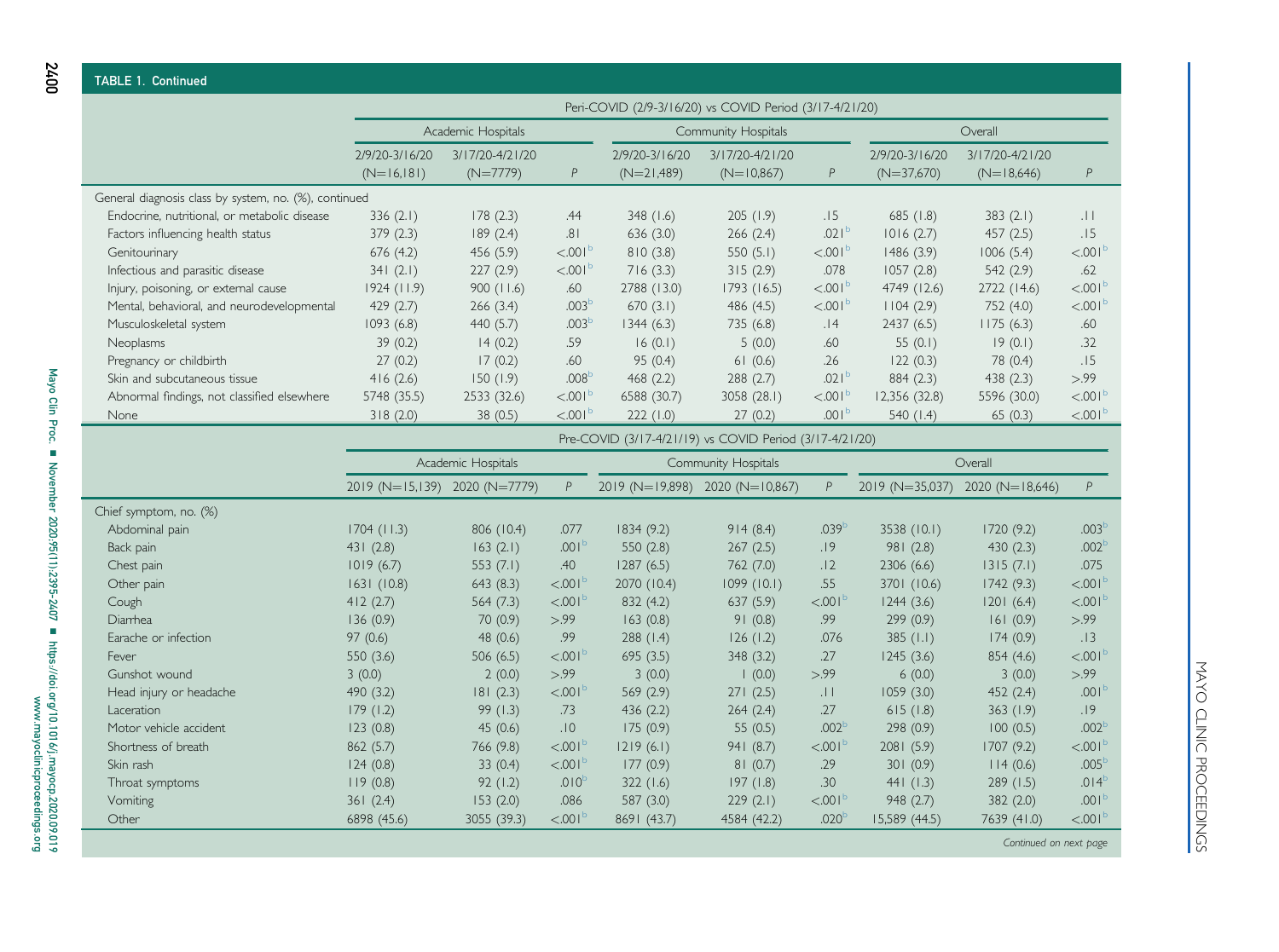| <b>TABLE 1. Continued</b>                    |                               |                    |                     |                                                         |                                 |                     |                 |                   |                     |
|----------------------------------------------|-------------------------------|--------------------|---------------------|---------------------------------------------------------|---------------------------------|---------------------|-----------------|-------------------|---------------------|
|                                              |                               |                    |                     | Pre-COVID (3/17-4/21/19) vs COVID Period (3/17-4/21/20) |                                 |                     |                 |                   |                     |
|                                              |                               | Academic Hospitals |                     |                                                         | <b>Community Hospitals</b>      |                     |                 | Overall           |                     |
|                                              | 2019 (N=15,139) 2020 (N=7779) |                    | $\, P$              |                                                         | 2019 (N=19,898) 2020 (N=10,867) | P                   | 2019 (N=35,037) | $2020$ (N=18,646) | P                   |
| Specific diagnosis, no. (%)                  |                               |                    |                     |                                                         |                                 |                     |                 |                   |                     |
| Appendicitis                                 | 64 (0.4)                      | 23(0.3)            | .25                 | 76 (0.4)                                                | 50(0.5)                         | .45                 | 140(0.4)        | 73 (0.4)          | > 99                |
| Cholecystitis                                | 51(0.3)                       | 28(0.4)            | .97                 | 43(0.2)                                                 | 24(0.2)                         | > .99               | 94(0.3)         | 52(0.3)           | .98                 |
| <b>NSTEMI</b>                                | 74 (0.5)                      | 38(0.5)            | > .99               | 78 (0.4)                                                | 25(0.2)                         | .051                | 152(0.4)        | 63(0.3)           | .18                 |
| <b>STEMI</b>                                 | 21(0.1)                       | 10(0.1)            | > 0.99              | 22(0.1)                                                 | 21(0.2)                         | .15                 | 43 $(0.1)$      | 21(0.1)           | .96                 |
| Stroke                                       | $169$ (1.1)                   | 71(0.9)            | .25                 | 121(0.6)                                                | 63(0.6)                         | .95                 | 290(0.8)        | 134(0.7)          | .27                 |
| Suicide                                      | 24(0.2)                       | 14(0.2)            | .95                 | 35(0.2)                                                 | 22(0.2)                         | .83                 | 59(0.2)         | 36(0.2)           | .72                 |
| Overdose                                     | 5(0.0)                        | (0.0)              | .77                 | 3(0.0)                                                  | 4(0.0)                          | .53                 | 8(0.0)          | 5(0.0)            | > 0.99              |
| General diagnosis class, no. (%)             |                               |                    |                     |                                                         |                                 |                     |                 |                   |                     |
| Blood                                        | 125(0.8)                      | 61(0.8)            | .93                 | 76(0.4)                                                 | 25(0.2)                         | .067                | 201(0.6)        | 86 (0.5)          | .16                 |
| Circulatory system                           | 689 (4.6)                     | 386 (5.0)          | .25                 | 664(3.3)                                                | 368 (3.4)                       | .95                 | 1353(3.9)       | 754 (4.0)         | .41                 |
| Digestive system                             | 941 (6.2)                     | 622(8.0)           | $<$ .001 $^{\circ}$ | 1122(5.6)                                               | 771(7.1)                        | < 001 <sup>b</sup>  | 2063(5.9)       | 1393(7.5)         | < 001 <sup>b</sup>  |
| Eyes or ears                                 | 279(1.8)                      | 90(1.2)            | .001 <sup>b</sup>   | 520(2.6)                                                | 210(1.9)                        | < 0.01 <sup>b</sup> | 799 (2.3)       | 300 $(1.6)$       | < 0.01 <sup>b</sup> |
| Nervous system                               | 257(1.7)                      | 91(1.2)            | .005 <sup>b</sup>   | 352(1.8)                                                | 140(1.3)                        | .005 <sup>b</sup>   | 609(1.7)        | 231(1.2)          | .002 <sup>b</sup>   |
| Respiratory system                           | 1034(6.8)                     | 902(11.6)          | < 001 <sup>b</sup>  | 2198(11.0)                                              | 1315(12.1)                      | $.014^{b}$          | 3232 (9.2)      | 2217(11.9)        | < 001 <sup>b</sup>  |
| Endocrine, nutritional, or metabolic disease | 308(2.0)                      | 178(2.3)           | .30                 | 321(1.6)                                                | 205(1.9)                        | .14                 | 629(1.8)        | 383(2.1)          | .074                |
| Factors influencing health status            | 393 (2.6)                     | 189(2.4)           | .59                 | 597 (3.0)                                               | 266(2.4)                        | $.014^{b}$          | 990(2.8)        | 457 (2.5)         | .027 <sup>b</sup>   |
| Genitourinary system                         | 677(4.5)                      | 456 (5.9)          | < 0.01 <sup>b</sup> | 885 (4.4)                                               | 550 $(5.1)$                     | .035 <sup>b</sup>   | 1562(4.5)       | 1006(5.4)         | < 001 <sup>b</sup>  |
| Infectious and parasitic disease             | 227(1.5)                      | 227(2.9)           | < 0.01 <sup>b</sup> | 494 (2.5)                                               | 315(2.9)                        | .064                | 721(2.1)        | 542 (2.9)         | < 001 <sup>b</sup>  |
| Injury, poisoning, or external cause         | 1899 (12.5)                   | 900(11.6)          | .068                | 3059 (15.4)                                             | 1793(16.5)                      | .023 <sup>b</sup>   | 4958 (14.2)     | 2722 (14.6)       | .25                 |
| Mental, behavioral, and neurodevelopmental   | 386 (2.5)                     | 266(3.4)           | < 001 <sup>b</sup>  | 646 (3.2)                                               | 486 (4.5)                       | < 001 <sup>b</sup>  | 1032(2.9)       | 752 (4.0)         | < 001 <sup>b</sup>  |
| Musculoskeletal system                       | 1165(7.7)                     | 440 (5.7)          | < 001 <sup>b</sup>  | 1428(7.2)                                               | 735 (6.8)                       | .26                 | 2593(7.4)       | 1175(6.3)         | < 001 <sup>b</sup>  |
| Neoplasms                                    | 45(0.3)                       | 14(0.2)            | .20                 | 12(0.1)                                                 | 5(0.0)                          | .93                 | 59(0.2)         | 19(0.1)           | .12                 |
| Pregnancy or childbirth                      | 45(0.3)                       | 17(0.2)            | .44                 | 135(0.7)                                                | 61(0.6)                         | .34                 | 177(0.5)        | 78 (0.4)          | .26                 |
| Skin and subcutaneous tissue                 | 450 (3.0)                     | 150(1.9)           | < 001 <sup>b</sup>  | 499 (2.5)                                               | 288(2.7)                        | .59                 | 949(2.7)        | 438(2.3)          | .029 <sup>b</sup>   |
| Abnormal findings, not classified elsewhere  | 5640 (37.3)                   | 2533 (32.6)        | $<$ .001 $^{\circ}$ | 6303 (31.7)                                             | 3058 (28.1)                     | < 0.001             | 11,943(34.1)    | 5596 (30.0)       | < 001 <sup>b</sup>  |
| None                                         | 116(0.8)                      | 38 (0.5)           | .039 <sup>b</sup>   | 203(1.0)                                                | 27(0.2)                         | < 0.01 <sup>b</sup> | $369$ (1.1)     | 65(0.3)           | < 001 <sup>b</sup>  |

<span id="page-6-1"></span><span id="page-6-0"></span>ªCOVID = coronavirus disease; NSTEMI = non—ST-elevation myocardial infarction; STEMI = ST-elevation myocardial infarction. **b**<br>Statistically significant.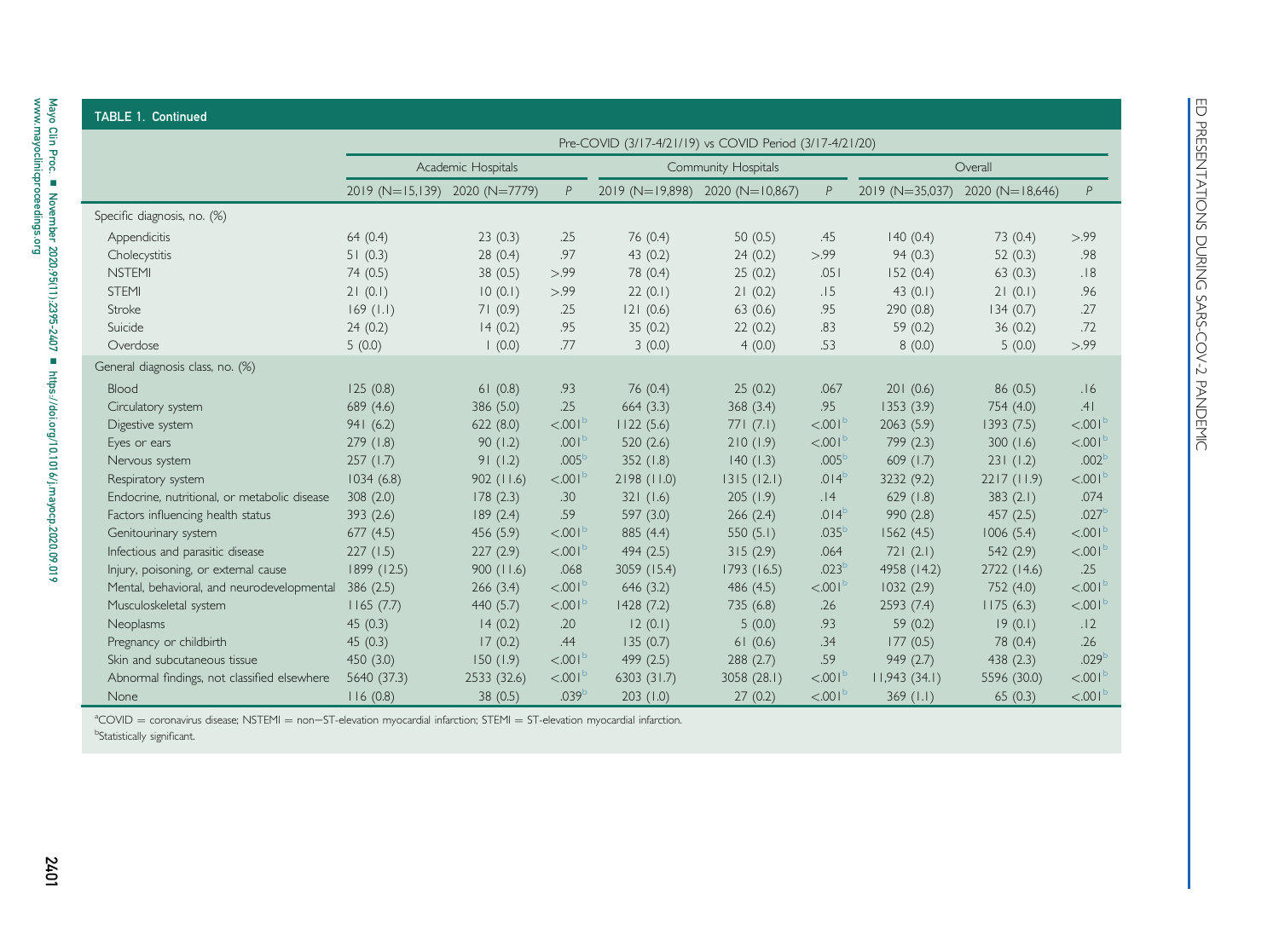P=.018; 13.5% [5,069 of 37,670] peri-COVID; P<.001), driven by academic center activity that had more marked changes. Irregular departures decreased compared with both baselines.

Trauma presentations in our system are classified as "green" (minor), "yellow," and "red" (severe). Compared with both baselines, the percentages of traumas were similar. However, the absolute number of red (n =  $35$  during COVID; n =  $72$  peri-COVID; and  $n=67$  pre-COVID) and yellow (n=58 during COVID; n=97 peri-COVID; and  $n=93$  pre-COVID) declined overall, driven by a decrease at academic centers by nearly 60% (n=41 and 40 pre/peri-COVID, n=16 during COVID) for red traumas and 50% (n=21 and 22 pre/peri-COVID, n=11 during COVID) for yellow.

In addition to the diagnoses, we evaluated hospital LOS for patients with appendicitis and cholecystitis as a surrogate for a complicated hospital course, with the assumption that a longer LOS may be indicative of complications, potentially due to delayed presentation. There was no increased hospital LOS for patients with either appendicitis or cholecystitis.

Mortality was considered a surrogate for delayed/deferred emergency care. Southern Minnesota Regional ME's Office data showed an increase in natural deaths during the COVID period  $(n=250)$  vs pre-COVID  $(n=204)$  baseline (P=.037). Out-of-hospital mortality for natural and non-natural deaths (non-COVID-related) increased from 35.8% (73 of 204 deaths) pre-COVID to 51.2% (128 of 251 deaths) during the COVID period  $(P=.001)$ . The significant increase in out-of-hospital mortality drives the overall mortality increase ([Figure 3](#page-11-0); Supplemental Table 2, available online at [http://www.](http://www.mayoclinicproceedings.org) [mayoclinicproceedings.org\)](http://www.mayoclinicproceedings.org).

# **DISCUSSION**

# Key Results

Our health system, which represents a variety of practice types, experienced a dramatic decrease in ED visits during the early SARS-CoV-2 pandemic. This included decreases in

patient presentations for almost all variables studied, the exception being no change in the small number of gunshot wounds. Increased admission rate and increased presenting acuity based on ESI both suggest that patients who presented were sicker than those in the baseline periods.

We found declines in the absolute numbers of patients with STEMI, NSTEMI, stroke, appendicitis, and cholecystitis, which would not be expected to result from social distancing measures. With fewer of these time-sensitive diagnoses being made in EDs, there is concern that delayed or deferred care may result in downstream morbidity (eg, heart failure or hemiparesis) or mortality. We did not find evidence of prolonged hospital stays for patients with appendicitis/cholecystitis, suggesting that although we are seeing smaller numbers, there is no morbidity increase, using this as a surrogate.

There was a decline in the number of patients with a mental health diagnosis class. However, the proportion of patients who presented increased. This indicates that patients with mental health concerns continued to visit the ED when other potential patients chose to defer care.

During the COVID era, there was an increase in ME-reported natural (non-COVIDrelated) deaths compared with baseline periods, which is extremely concerning. Recognizing the limitations of these data and that this represents correlation and not causation, this supports the concern that patients are deferring emergency care, resulting in mortality.

# Limitations

There have been variable recommendations and executive orders from included state governments, which may have an effect on behaviors of patients seeking ED care that we are unable to measure.

Our use of county-based morality data introduces a degree of bias because not all deaths within all communities evaluated are included in that data set. Limitations due to availability of information affected our ability to obtain these data and meant that only a single region was able to be included. We believed that despite the incomplete data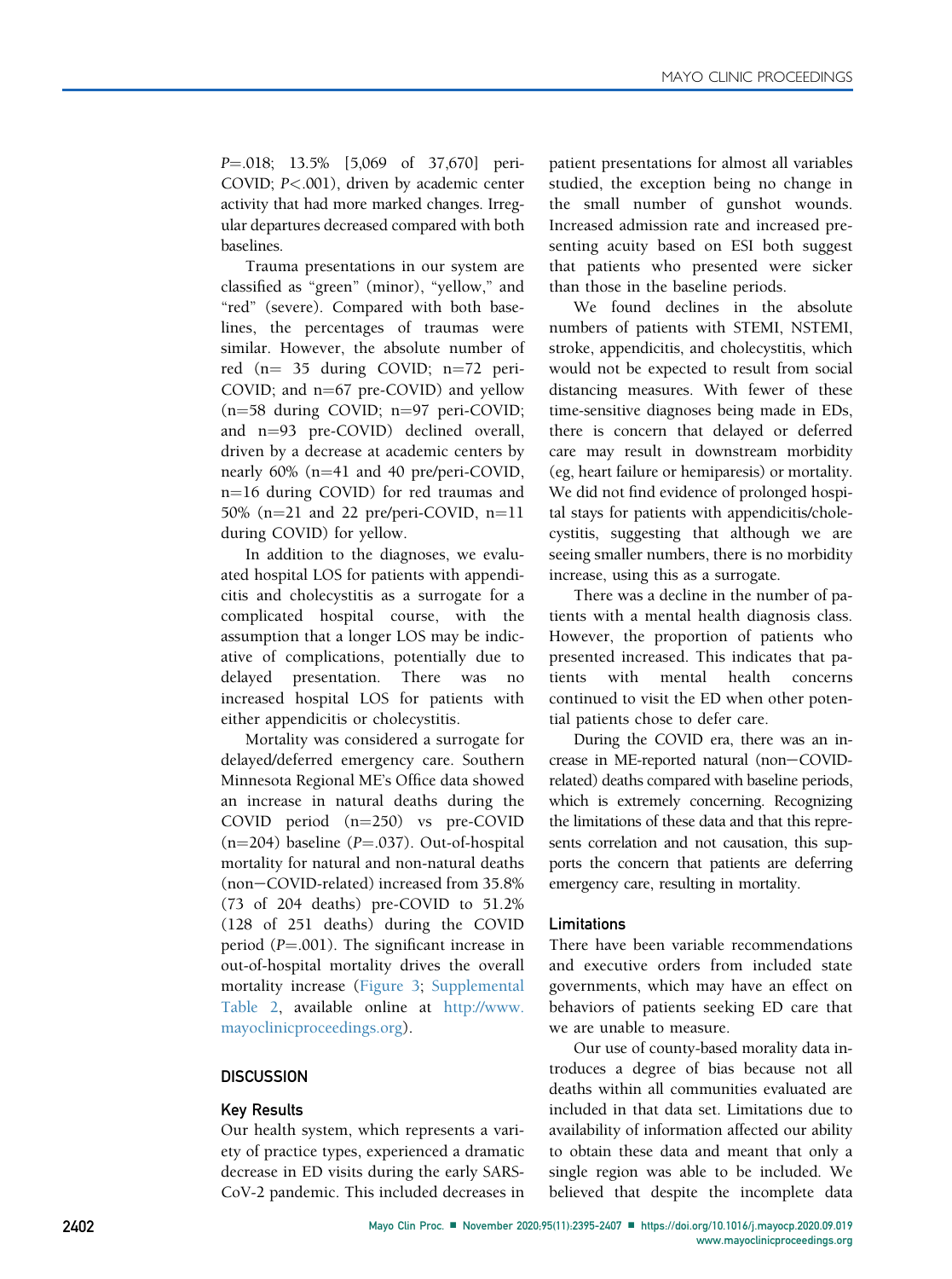<span id="page-8-0"></span>

set, this was an important finding that warranted inclusion and analysis. Use of these data limits the ability to comment on broader patterns of mortality in all communities for which we assessed ED visits.

The scope of this study does not include other potential causes for shifts in visits. Broadly, there was a sharp decline in outpatient visits and surgeries within our system, and rapid introduction of new visit types such as telephone and telehealth visits changed the way we delivered care during this time, which may have affected patterns of ED visits.

## Interpretation

Overall, ED visits decreased by approximately 50% both year over year and in the 4-week lead up to the period of interest from March 17 to April 21, 2020.

During the COVID period, most ED presenting symptoms decreased proportionally compared with the year and weeks prior. This included presentations for which numbers would be expected to remain

constant due to the baseline community incidence of disease, suggesting that some patients may be deferring care. The difference between presentations to community vs academic centers in STEMI diagnosis may in part be due to a decrease in travel for medical care and an effective decline in the population served by academic centers, while community hospitals would maintain their population base. However, this was not seen in other selected diagnoses.

From March 17 to April 21, 2020, the number of patient presentations for severe trauma decreased during the time frame studied while minor trauma visit numbers increased. The interaction between statewide stay-at-home orders, decreased travel, and closures of nonessential businesses and schools have dramatically changed daily lives, and this may translate to different risks and actualization of severe injury.

Prior studies have shown that in the setting of natural disasters, a disruption of usual medical maintenance, $14$  patients with chronic diseases may similarly defer care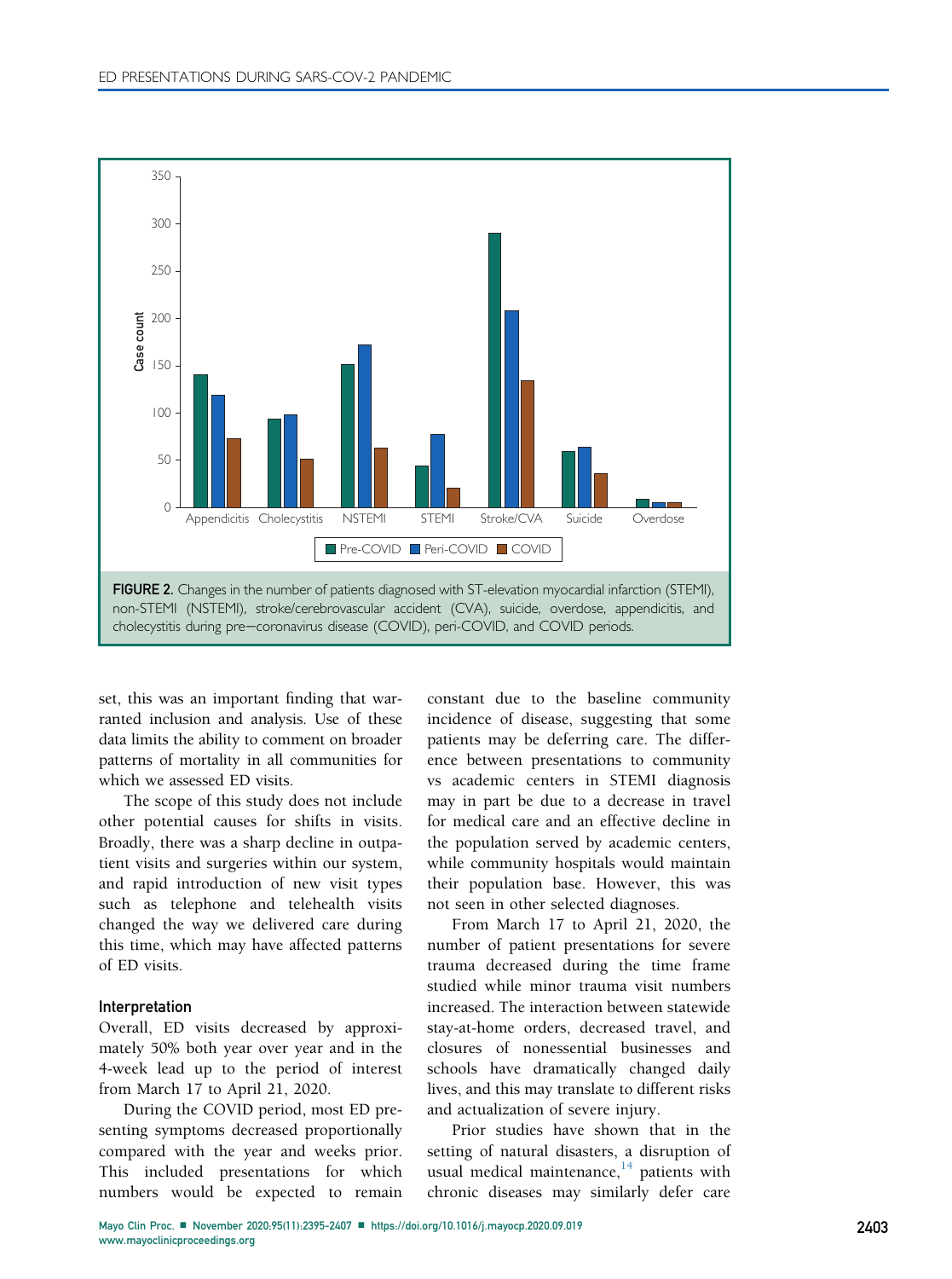<span id="page-9-0"></span>

|                                |                                                                            |                                                                                             |                                |                                                                |                                                                                                                          |                                | Overall                                                                                                                                                                               |                                                     |
|--------------------------------|----------------------------------------------------------------------------|---------------------------------------------------------------------------------------------|--------------------------------|----------------------------------------------------------------|--------------------------------------------------------------------------------------------------------------------------|--------------------------------|---------------------------------------------------------------------------------------------------------------------------------------------------------------------------------------|-----------------------------------------------------|
| 2/9/20-3/16/20<br>$(N=16,181)$ | 3/17/20-4/21/20<br>$(N=7779)$                                              | P                                                                                           | 2/9/20-3/16/20<br>$(N=21,489)$ | 3/17/20-4/21/20<br>$(N=10,867)$                                | P                                                                                                                        | 2/9/20-3/16/20<br>$(N=37,670)$ | 3/17/20-4/21/20<br>$(N=18,646)$                                                                                                                                                       | P                                                   |
|                                |                                                                            |                                                                                             |                                |                                                                |                                                                                                                          |                                |                                                                                                                                                                                       |                                                     |
| 133(0.8)                       | 67(0.9)                                                                    | .94                                                                                         | 163(0.8)                       | 108(1.0)                                                       | .078                                                                                                                     | 296 (0.8)                      | 175(0.9)                                                                                                                                                                              | .14                                                 |
| 3262 (20.2)                    | 1615(20.8)                                                                 | .43                                                                                         | 3244 (15.1)                    | 1583 (14.6)                                                    | .34                                                                                                                      | 6506 (17.3)                    | 3198 (17.2)                                                                                                                                                                           | .90                                                 |
| 9825 (60.7)                    | 4727 (60.8)                                                                | > 99                                                                                        | 11,586(53.9)                   | 6202(57.1)                                                     | < 0.01 <sup>b</sup>                                                                                                      | 21,411(56.9)                   | 10,929(58.6)                                                                                                                                                                          | < 0.01 <sup>b</sup>                                 |
| 2824 (17.5)                    | 1300(16.7)                                                                 | .28                                                                                         | 5646 (26.3)                    | 2536 (23.53)                                                   | $< 0.001^{\circ}$                                                                                                        | 8470 (22.5)                    | 3836 (20.6)                                                                                                                                                                           | $< .001$ <sup>t</sup>                               |
| 81(0.5)                        | 39(0.5)                                                                    | > 99                                                                                        | 687 (3.2)                      | 368(3.4)                                                       | .54                                                                                                                      | 768 (2.0)                      | 407(2.2)                                                                                                                                                                              | .42                                                 |
| $3.8$ $(2.5-.4)$               | $3.2$ (2.0-4.5)                                                            | < 001 <sup>b</sup>                                                                          | $2.4(1.4-3.7)$                 | $2.2$ (1.3-3.4)                                                | .001 <sup>b</sup>                                                                                                        | $2.9$ (1.8-4.5)                | $2.6$ (1.5-3.9)                                                                                                                                                                       | < 001 <sup>b</sup>                                  |
|                                |                                                                            |                                                                                             |                                |                                                                |                                                                                                                          |                                |                                                                                                                                                                                       |                                                     |
|                                |                                                                            | > 99                                                                                        |                                |                                                                | .21                                                                                                                      |                                |                                                                                                                                                                                       | .30                                                 |
|                                |                                                                            | .65                                                                                         |                                |                                                                | .39                                                                                                                      |                                |                                                                                                                                                                                       | .24                                                 |
|                                |                                                                            |                                                                                             |                                |                                                                | .43                                                                                                                      |                                |                                                                                                                                                                                       | .43                                                 |
| 40(0.2)                        | 16(0.2)                                                                    | .81                                                                                         | 32(0.1)                        | 19(0.2)                                                        | .85                                                                                                                      | 72(0.2)                        | 35(0.2)                                                                                                                                                                               | > 0.99                                              |
|                                |                                                                            |                                                                                             |                                |                                                                |                                                                                                                          |                                |                                                                                                                                                                                       |                                                     |
| 27(0.2)                        | 4(0.1)                                                                     | .078                                                                                        | 17(0.1)                        | 9(0.1)                                                         | > .99                                                                                                                    | 44 $(0.1)$                     | 13(0.1)                                                                                                                                                                               | .24                                                 |
| 10,508(65.0)                   | 4988 (64.1)                                                                | .35                                                                                         | 16,968 (79.0)                  | 8535 (78.6)                                                    | .55                                                                                                                      | 27,476 (72.9)                  | 13,523(72.5)                                                                                                                                                                          | .47                                                 |
|                                |                                                                            | $< 0.001^{\circ}$                                                                           |                                |                                                                | $< 0.001^{\circ}$                                                                                                        |                                |                                                                                                                                                                                       | < 0.001                                             |
|                                | 742 (9.5)                                                                  | .46                                                                                         |                                |                                                                | .89                                                                                                                      | 2738(7.3)                      | 1371(7.4)                                                                                                                                                                             | .87                                                 |
|                                | 77(1.0)                                                                    | < 001 <sup>b</sup>                                                                          | 327(1.5)                       | 108(1.0)                                                       | .002 <sup>b</sup>                                                                                                        |                                | 185(1.0)                                                                                                                                                                              | .001                                                |
| 91(0.6)                        | 44 $(0.6)$                                                                 | > 0.99                                                                                      | 101(0.5)                       | 72(0.7)                                                        | .076                                                                                                                     | 192(0.5)                       | 116(0.6)                                                                                                                                                                              | .20                                                 |
| 117(0.7)                       | 32(0.4)                                                                    | $.016^{b}$                                                                                  | 1240(5.8)                      | 579 (5.3)                                                      | .21                                                                                                                      | 1357(3.6)                      | 611(3.3)                                                                                                                                                                              | .11                                                 |
| 25(0.2)                        | 13(0.2)                                                                    | > 99                                                                                        | 43(0.2)                        | 25(0.2)                                                        | 8.                                                                                                                       | 55 $(0.1)$                     | 44(0.2)                                                                                                                                                                               | .048                                                |
|                                |                                                                            |                                                                                             |                                |                                                                |                                                                                                                          |                                |                                                                                                                                                                                       |                                                     |
|                                |                                                                            |                                                                                             |                                |                                                                |                                                                                                                          |                                | Overall                                                                                                                                                                               |                                                     |
| $2019 (N=15,139)$              | 2020 (N=7779)                                                              | P                                                                                           | $2019$ (N=19,898)              | 2020 ( $N=10,867$ )                                            | P                                                                                                                        | 2019 (N=35,037)                | 2020 ( $N=18,646$ )                                                                                                                                                                   | P                                                   |
|                                |                                                                            |                                                                                             |                                |                                                                |                                                                                                                          |                                |                                                                                                                                                                                       |                                                     |
| 129(0.9)                       | 67(0.9)                                                                    | > 99                                                                                        | 134(0.7)                       | 108(1.0)                                                       | .010 <sup>b</sup>                                                                                                        | 263(0.8)                       | 175(0.9)                                                                                                                                                                              | .049 <sup>b</sup>                                   |
| 3121(20.6)                     | 1615(20.8)                                                                 | .97                                                                                         | 2885 (14.5)                    | 1583(14.6)                                                     | .99                                                                                                                      | $6006$ (17.1)                  | 3198 (17.2)                                                                                                                                                                           | > 99                                                |
| 9032 (59.7)                    | 4727 (60.8)                                                                | .21                                                                                         | 11,037(55.5)                   | 6202 (57.1)                                                    | .021 <sup>b</sup>                                                                                                        | 20,069 (57.3)                  | 10,929 (58.6)                                                                                                                                                                         | .007 <sup>b</sup>                                   |
| 2721 (18.0)                    | 1300(16.7)                                                                 | .024 <sup>b</sup>                                                                           | 4891 (24.6)                    | 2536 (23.4)                                                    | .021 <sup>b</sup>                                                                                                        | 7612 (21.7)                    | 3836 (20.6)                                                                                                                                                                           | .007 <sup>b</sup>                                   |
| 84 (0.6)                       | 39(0.5)                                                                    | .85                                                                                         | 758 (3.8)                      | 368(3.4)                                                       | .13                                                                                                                      | 842 (2.4)                      | 407(2.2)                                                                                                                                                                              | .21                                                 |
| $3.6(2.4-5.1)$                 | $3.2(2.0-4.5)$                                                             | $< 0.001$ <sup>b</sup>                                                                      | $2.3(1.4-3.6)$                 | $2.2$ (1.3-3.4)                                                | .001 <sup>b</sup>                                                                                                        | $2.9$ (1.7-4.3)                | $2.6$ (1.5-3.9)                                                                                                                                                                       | $< 0.01$ <sup>t</sup>                               |
|                                | 16,110(99.6)<br>9(0.1)<br>22(0.1)<br>3538 (21.8)<br>1476(9.1)<br>399 (2.5) | Academic Hospitals<br>7745 (99.6)<br>7(0.1)<br>11(0.1)<br>1879 (24.2)<br>Academic Hospitals | > .99                          | 21,368 (99.4)<br>14(0.1)<br>75 (0.3)<br>1531(7.1)<br>1262(5.9) | <b>Community Hospitals</b><br>10,789 (99.3)<br>12(0.1)<br>47 (0.4)<br>910(8.4)<br>629(5.8)<br><b>Community Hospitals</b> |                                | Peri-COVID (2/9-3/16/20) vs COVID Period (3/17-4/21/20)<br>37,487 (99.5)<br>23(0.1)<br>97(0.3)<br>5069 (13.5)<br>726 (1.9)<br>Pre-COVID (3/17-4/21/19) vs COVID Period (3/17-4/21/20) | 18,534 (99.5)<br>19(0.1)<br>58 (0.3)<br>2789 (15.0) |

Continued on next page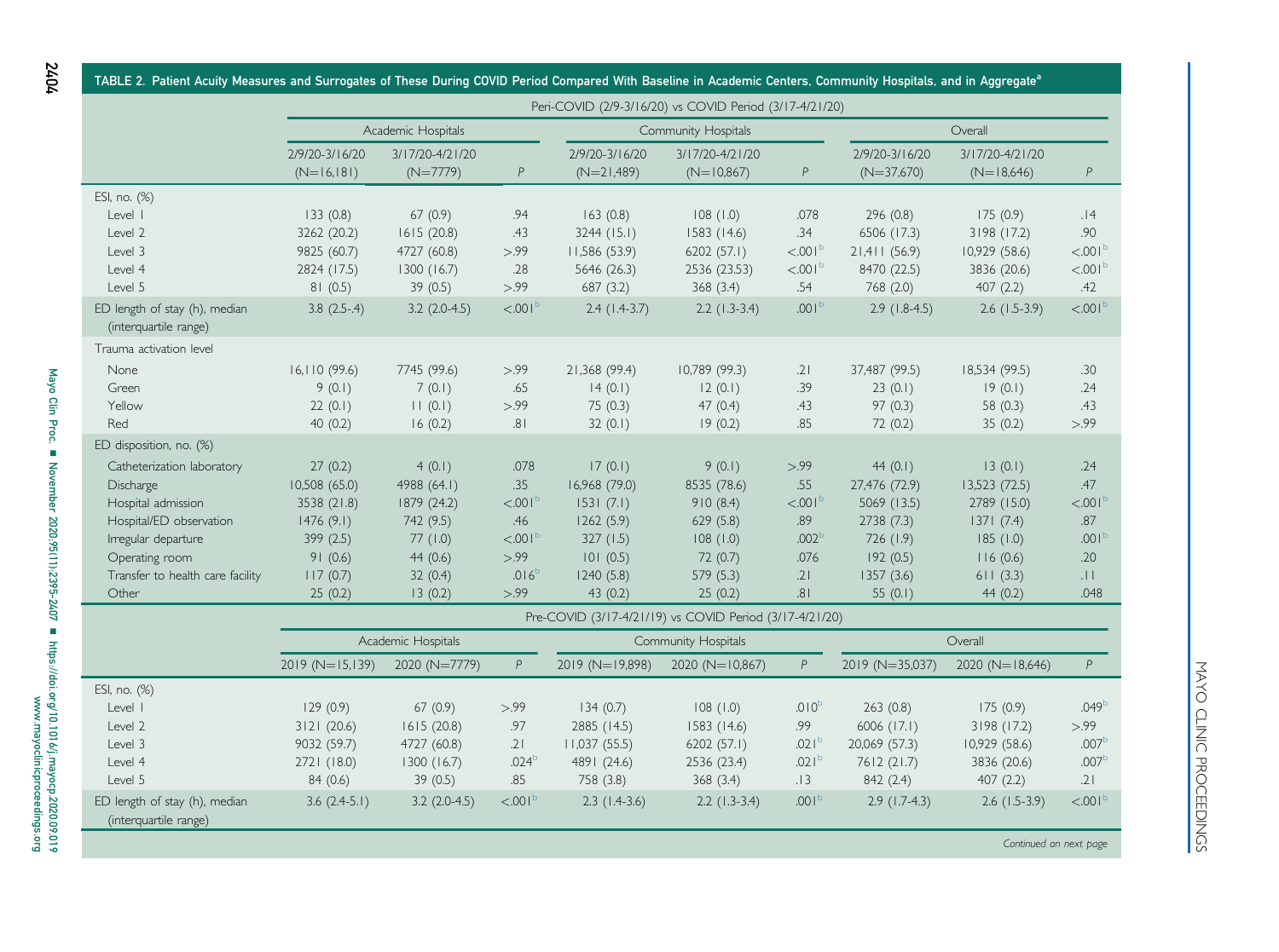<span id="page-10-1"></span><span id="page-10-0"></span>

| ו<br>ו                          |
|---------------------------------|
|                                 |
|                                 |
| J<br>I<br>.<br>.<br>.<br>.<br>l |
| ו<br>ו                          |
|                                 |
|                                 |
|                                 |
| $\frac{1}{2}$                   |
|                                 |
|                                 |
|                                 |
| コースニュン フクニュュム しりこくけつ            |
| ニラテラ                            |
|                                 |
|                                 |
|                                 |
|                                 |
| )<br>J                          |
| ś                               |
|                                 |
|                                 |
|                                 |
|                                 |
|                                 |
| $\ddot{\phantom{0}}$<br>I       |
|                                 |
| <br> <br> -<br>1                |
| ı                               |
| í                               |

|                                                                                                                                                  |                   | Academic Hospitals |                     | Pre-COVID (3/17-4/21/19) vs COVID Period (3/17-4/21/20) | Community Hospitals |                   | Overall         |                  |                   |
|--------------------------------------------------------------------------------------------------------------------------------------------------|-------------------|--------------------|---------------------|---------------------------------------------------------|---------------------|-------------------|-----------------|------------------|-------------------|
|                                                                                                                                                  | $2019 (N=15,139)$ | 2020 (N=7779)      | P                   | 2019 (N=19,898)                                         | $2020(N=10,867)$    | P                 | 2019 (N=35,037) | $2020(N=18,646)$ | P                 |
| Trauma activation level, no. (%)                                                                                                                 |                   |                    |                     |                                                         |                     |                   |                 |                  |                   |
| None                                                                                                                                             | 15,066 (99.5)     | 7745 (99.6)        | .88                 | $19,777$ (99.4)                                         | 10,789(99.3)        | .43               | 34,843 (99.4)   | 18,534 (99.4)    | .70               |
| Green                                                                                                                                            | 11(0.1)           | 7(0.1)             | .96                 | 23(0.1)                                                 | 12(0.1)             | > 99              | 34(0.1)         | 19(0.1)          | > 99              |
| Yellow                                                                                                                                           | 21(0.1)           | 11(0.1)            | > 99                | 72(0.4)                                                 | 47(0.4)             | .55               | 93(0.3)         | 58 $(0.3)$       | .55               |
| Red                                                                                                                                              | 41(0.3)           | 16(0.2)            | .58                 | 26(0.1)                                                 | 19(0.2)             | .58               | 67(0.2)         | 35(0.2)          | > 99              |
| ED disposition, no. (%)                                                                                                                          |                   |                    |                     |                                                         |                     |                   |                 |                  |                   |
| Catheterization laboratory                                                                                                                       | 24(0.2)           | 4(0.1)             | .10                 | 11(0.1)                                                 | 9(0.1)              | .66               | 35(0.1)         | 13(0.1)          | .48               |
| <b>Discharge</b>                                                                                                                                 | 10,011(66.1)      | 4988 (64.1)        | .007 <sup>b</sup>   | 15,562 (78.2)                                           | 8535 (78.5)         | .67               | 25,573 (73.0)   | 13,523(72.5)     | .39               |
| Hospital admission                                                                                                                               | 3361 (22.2)       | 1879 (24.2)        | < 0.01 <sup>b</sup> | 1613(8.1)                                               | 910(8.4)            | .56               | 4974 (14.2)     | 2789 (15.0)      | .024 <sup>b</sup> |
| Hospital/ED observation                                                                                                                          | 1308(8.6)         | 742 (9.5)          | $.054^b$            | 1222(6.1)                                               | 629(5.8)            | .35               | 2530(7.2)       | 1371(7.4)        | .76               |
| Irregular departure                                                                                                                              | 234(1.5)          | 77(1.0)            | .001 <sup>b</sup>   | 282(1.4)                                                | 108(1.0)            | .007 <sup>b</sup> | 516(1.5)        | 185(1.0)         | .001 <sup>b</sup> |
| Operating room                                                                                                                                   | 89 (0.6)          | 44 $(0.6)$         | > 0.99              | 96(0.5)                                                 | 72(0.7)             | .11               | 185(0.5)        | 116(0.6)         | .30               |
| Transfer to health care facility                                                                                                                 | 89(0.6)           | 32(0.4)            | .19                 | 1069(5.4)                                               | 579 (5.3)           | .99               | 1158(3.3)       | 611(3.3)         | .99               |
| Other                                                                                                                                            | 23(0.2)           | 13(0.2)            | > 99                | 43(0.2)                                                 | 25(0.2)             | > .99             | 66 (0.2)        | 44(0.2)          | .43               |
| $^{\text{a}}$ COVID = coronavirus disease; ED = emergency department; ESI = emergency severity index.<br><sup>b</sup> Statistically significant. |                   |                    |                     |                                                         |                     |                   |                 |                  |                   |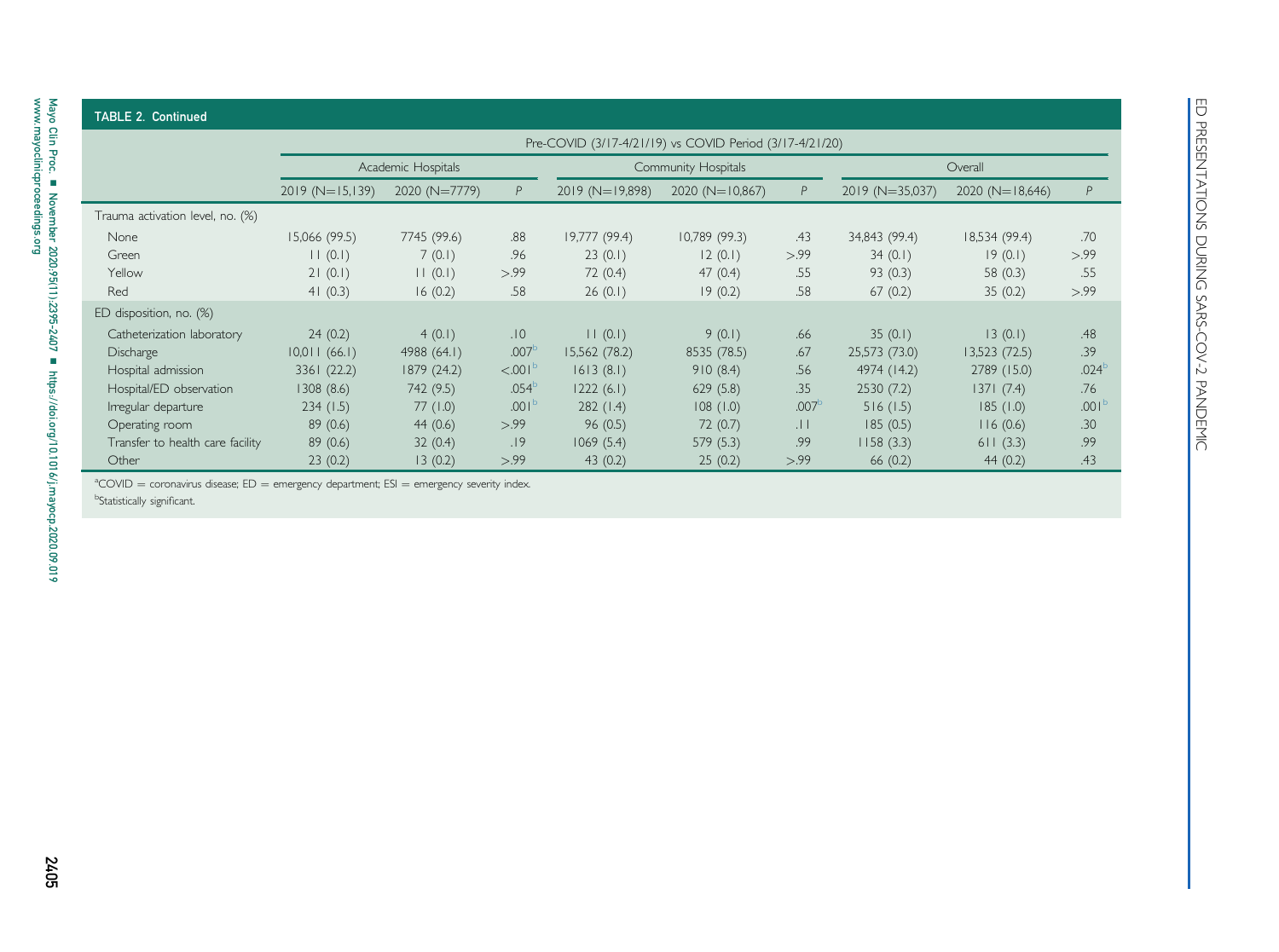<span id="page-11-0"></span>

during a pandemic due to concerns over infection or limited access to outpatient care.

## **Generalizability**

Our results can be evaluated in both the context of a broad range of community practices and academic centers. Our data demonstrate findings that may be expected; for academic centers that attract patients from other communities, effectively increasing the local population, there is a decreased number of diagnoses that remain stable in community practice, such as MI, cerebrovascular accident, appendicitis, and cholecystitis. Our sites do not include any safety net hospitals in urban areas, and results may not reflect their experiences. Finally, the prevalence and rate of increase of SARS-CoV-2 infection varied dramatically across the country. During the study period, our sites had relatively flat curves compared with other regions, potentially limiting the generalizability of our findings.

## **CONCLUSION**

Our study confirms that ED visits decreased in the setting of the SARS-Cov-2 pandemic.

We do not have complete understanding of the reasons for these declines, and we do not know what the downstream effects of the change in pattern of ED presentations will be. This work is important for several reasons.

# Deferred Acute Care

Patients may defer care for a variety of reasons, including fear of exposure. The increase in out-of-hospital deaths is a worrisome finding, suggesting that deferred care may have grave consequences. Although we did not find a difference in our surrogate markers for medical complications, our scope was narrow and the time frame was short. As we emerge from the pandemic and health care systems resume operations with new precautions, these patients will need to be identified and appropriately prioritized to manage potential complications.

## Reimbursement Models

Emergency departments rely on predictable volumes to guide staffing and maintain the infrastructure to provide around-the-clock care. Disruptions to these volumes threaten